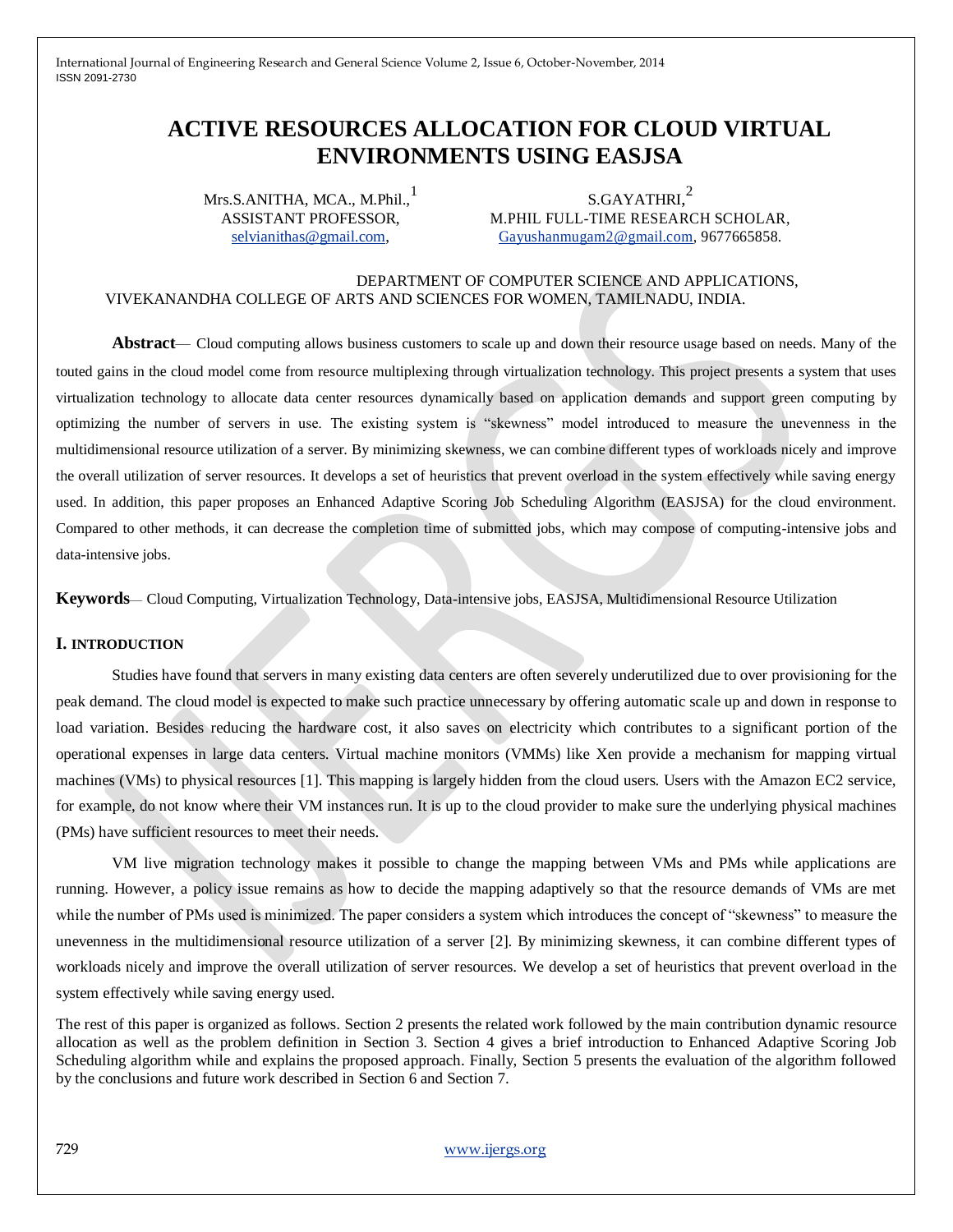#### **II. RELATED WORK**

Data centers server farms that run networked applications—have become popular in a variety of domains such as web hosting, enterprise systems, and e-commerce sites. Server resources in a data center are multiplexed across multiple applications each server runs one or more applications and application components may be distributed across multiple servers [3]. Further, each application sees dynamic workload fluctuations caused by incremental growth, time-of-day effects, and flash crowds. Since applications need to operate above a certain performance level specified in terms of a service level agreement, effective management of data center resources while meeting SLAs is a complex task [7]. One possible approach for reducing management complexity is to employ virtualization. In this approach, applications run on virtual servers that are constructed using virtual machines, and one or more virtual servers are mapped onto each physical server in the system.

Virtualization of data center resources provides numerous benefits [4]. It enables application isolation since malicious or greedy applications can not impact other applications co-located on the same physical server. It enables server consolidation and provides better multiplexing of data center resources across applications. Perhaps the biggest advantage of employing virtualization is the ability to flexibly remap physical resources to virtual servers in order to handle workload dynamics. Data center energy savings can come from a number of places: on the hardware and facility side, e.g., by designing energy efficient servers and data center infrastructures, and on the software side, e.g., through resource management [8]. In this paper, we take a software-based approach, consisting of two interdependent techniques: dynamic provisioning that dynamically turns on a minimum number of servers required to satisfy application specific quality of service, and load dispatching that distributes current load among the running machines [5].

## **III. MAIN CONTRIBUTIONS**

The main contribution for solve problem of existing system is develops a resource allocation system that can avoid overload in the system effectively while minimizing the number of servers used. It introduces the concept of "skewness" to measure the uneven utilization of a server. By minimizing skewness, it can improve the overall utilization of servers in the face of multidimensional resource constraints [6]. It designs a load prediction algorithm that can capture the future resource usages of applications accurately. The algorithm can capture the rising trend of resource usage patterns and help reduce the placement churn significantly. It looks inside a VM for application level statistics, e.g., by parsing logs of pending requests. Doing so requires modification of the VM which may not always be possible.

- To split the Jobs are into sub tasks and assign them to more cloud nodes.
- To take in to account both dependent tasks and independent task scheduling.
- To consider job replication strategy.
- To decrease completion time of jobs.

### **IV. PROPOSED PROTOCOL**

The proposed system covers all the existing system approach. In addition, among all the cloud nodes, Enhanced Adaptive Scoring Job Scheduling algorithm (EASJS) is applied for cloud nodes resource scheduling so that the given job is split into "N" tasks" along with Replication Strategy.

Enhance Adaptive Scoring Job Scheduling (EASJSA) aims to decrease job"s completion time. It considers not only the computing power of each resource in the grid but also the transmission power of each cluster in a grid system. It defines the computing power of each resource, the product of CPU speed and available CPU percentage. The transmission power of each cluster is defined as the average bandwidth between different clusters. It should use the status of each resource in the grid as parameters to initialize the cluster score of all clusters.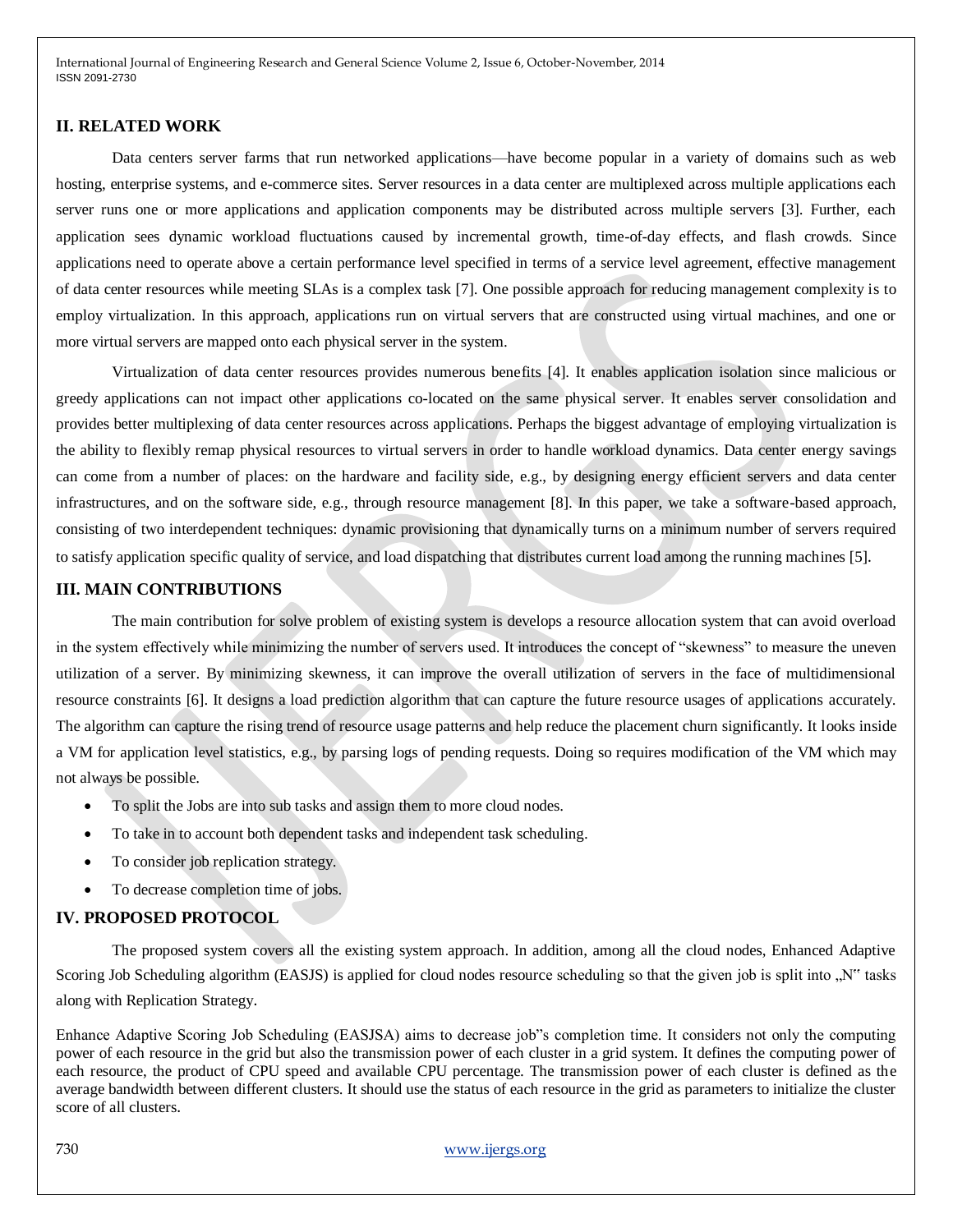- Each job is considered as sub tasks.
- A single job is given to a selected multiple clusters since jobs are split into tasks.
- Cluster score values are recalculated even during the job is partially completed. This is achieved when a particular sub task is finished.
- Storage capacity of cluster resources is taken into account.
- Multiple  $\alpha$  and  $\beta$  and  $\gamma$  values are calculated for each sub task and so cluster assignment is effective than existing system.
- Replication method assists in faster job completion.

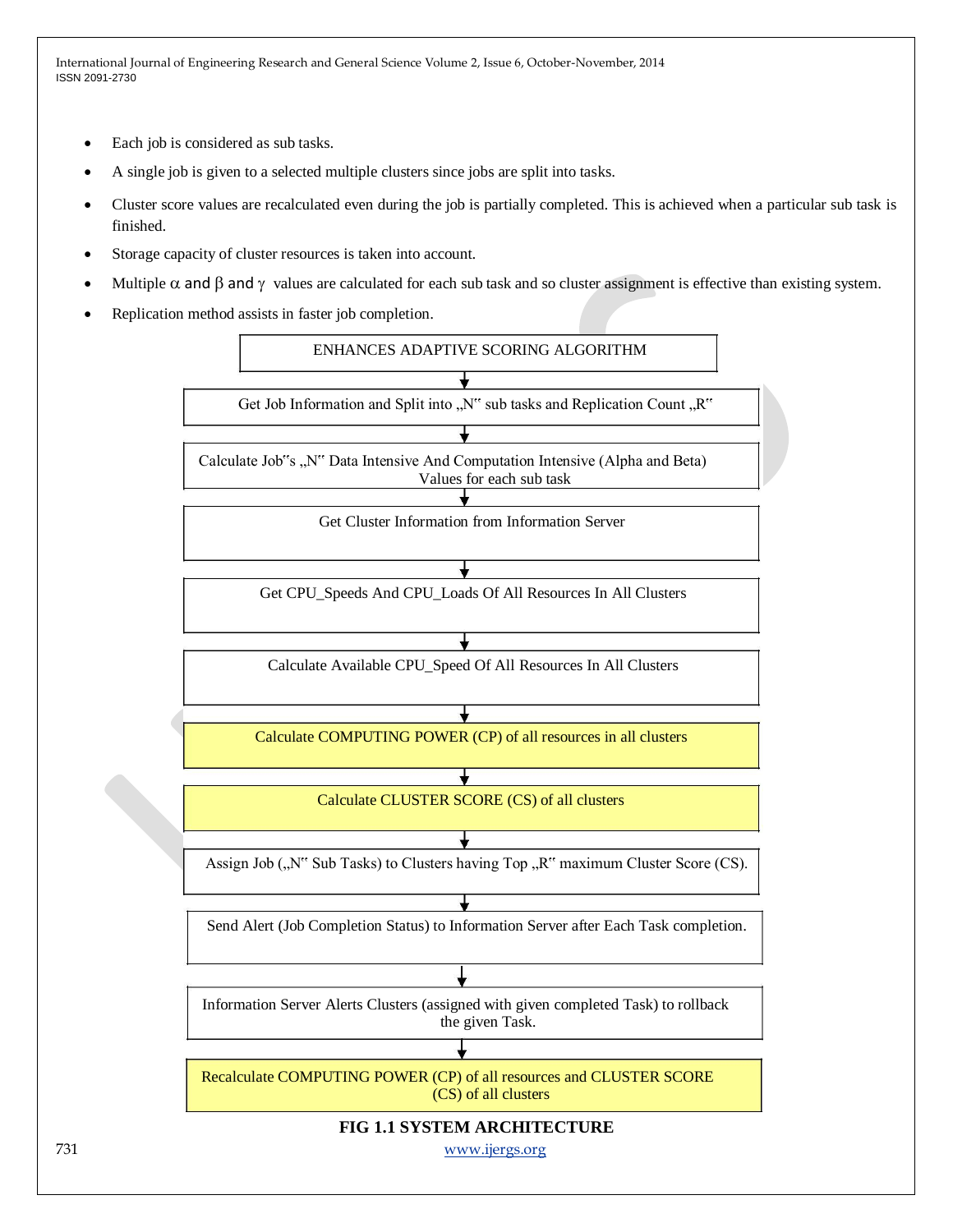#### **Algorithm Work:**

In this module, the cluster score is calculated based on the following formula.

$$
CS_i = \alpha \cdot ATP_i + \beta \cdot ACP_i + \gamma
$$

where  $CS_i$  is the cluster score for cluster i, a and b are the weight value of  $ATP_i$  and  $ACP_i$  respectively, the sum of and is 1, ATP<sub>i</sub> and ACP<sub>i</sub> are the average transmission power and average computing power of cluster i respectively. ATP<sub>i</sub> means the average available bandwidth the cluster i can supply to the job and is defined as:

$$
ATP_i = \frac{\sum_{j=1}^{m} Bandwidth\_available_{ij}}{m-1}, \quad i \neq j
$$

where Bandwidth\_available<sub>i,j</sub> is the available bandwidth between cluster i and cluster j, m is the number of clusters in the entire grid system.

Similarly,  $\text{ACP}_i$  means the average available CPU power cluster i can supply to the job and is defined as:

$$
ACP_i = \frac{\sum_{k=1}^{n} CPU Speed_k * (1 - load_k)}{n}
$$

where CPU\_speed<sub>k</sub> is the CPU speed of resource k in cluster I, load is the current load of the resource k in cluster i, n is the number of resources in cluster i. Also let

$$
CP_k = CPU\_Speed_k \bullet (1 - load_k)
$$

 $CP_k$  indicates the available computing power of resource k.

Because the transmission power and the computing power of a resource will actually affect the performance of job execution, these two factors are used for job scheduling. Since the bandwidth between resources in the same cluster is usually very large, we only consider the bandwidth between different clusters. Local update and global update are used to adjust the score. After a job is submitted to a resource, the status of the resource will change and local update will be applied to adjust the cluster score of the cluster containing the resource. What local update does is to get the available CPU percentage from Information Server and recalculate the ACP, ATP and CS of the cluster. After a job is completed by a resource, global update will get information of all resources in the entire grid system and recalculate the ACP, ATP and CS of all clusters.

## **V. EXPERIMENTAL RESULTS**

The following result finding for our experimental works, they are

- It is found that the cluster selection is efficient if the job is split into sub tasks.
- Resources are effectively utilized and waiting time is less in scheduling next successive job in queue.
- Resources with limited values are also having the chance for job allocation if the job is split into sub tasks.
- Instead of calculating the right cluster after each job completion, the proposed system calculates the clusters availability at regular intervals so that any new job can be assigned even during the execution of current job.
- Overall efficiency of the grid is more compared to existing system.
- Better suitable for jobs which can be split based on RAM, CPU speed and storage location.
- The experimental results show that EASJSA is capable of decreasing completion time of jobs and the performance of ASJS is better than other methods.
- Inter dependant jobs are not combined in the proposed system which may be future work.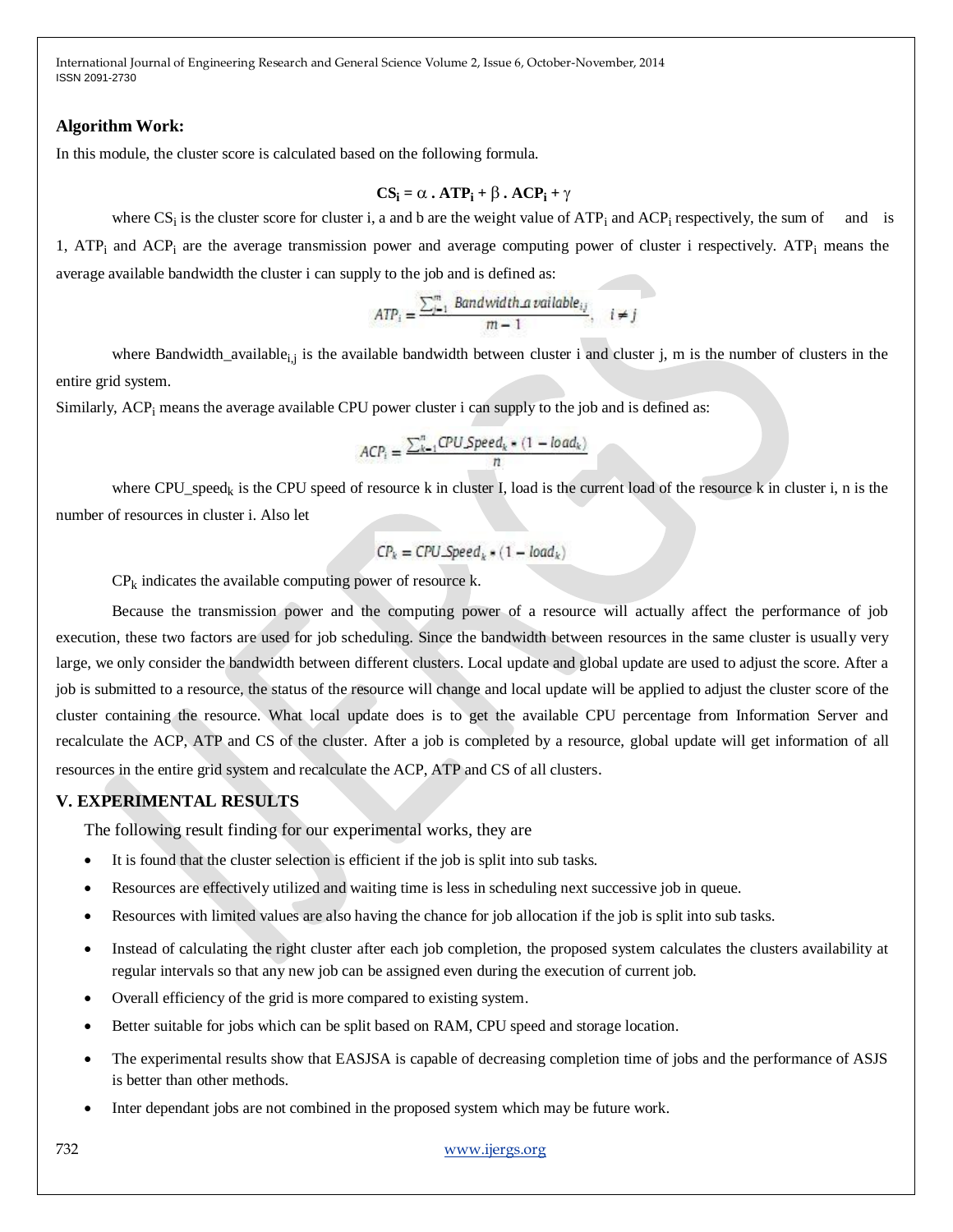Studying and improving EASJSA for such kinds of jobs may be carried out in the future



Fig 1.2 Comparisons of Skewness and EASJSA Algorithm

### **ACKNOWLEDGMENT**

I express my deep gratitude and sincere thanks to my supervisor **Mrs.S.Anitha,MCA.,M.Phil., Assistant Professor,**

**Department of Computer Science** at **Vivekanandha college of Arts and Sciences for wome**n for her valuable, suggestion, innovative ideas, constructive, criticisms and inspiring guidance had enabled me to complete the paper present work successfully.

## **VI.CONCLUSION**

The proposed Enhanced adaptive scoring method to schedule jobs in cloud environment. EASJS selects the fittest resource to execute a job according to the status of resources. Local and global update rules are applied to get the newest status of each resource. Local update rule updates the status of the resource and cluster which are selected to execute the job after assigning the job and the Job Scheduler uses the newest information to assign the next job. Global update rule updates the status of each resource and cluster after a job is completed by a resource. It supplies the Job Scheduler the newest information of all resources and clusters such that the Job Scheduler can select the fittest resource for the next job. The experimental results show that ASJS is capable of decreasing completion time of jobs and the performance of EASJS is better than other methods

## **VII. FUTURE ENHANCEMENTS**

In future, EASJS can be applied to real grid applications. This paper focuses on job scheduling. The paper can be modified to consider division of file and the replica strategy in data-intensive jobs. Jobs are independent in this project, but they may have some precedence relations in real-life situation. Studying and improving EASJS for such kinds of jobs may be carried out in the future.

#### **REFERENCES**

1) P. Barham, B. Dragovic, K. Fraser, S. Hand, T. Harris, A. Ho, R. Neugebauer, I. Pratt, and A. Warfield, "Xen and the Art of Virtualization," Proc. ACM Symp. Operating ystems Principles (SOSP "03), Oct. 2003.

733 www.ijergs.org